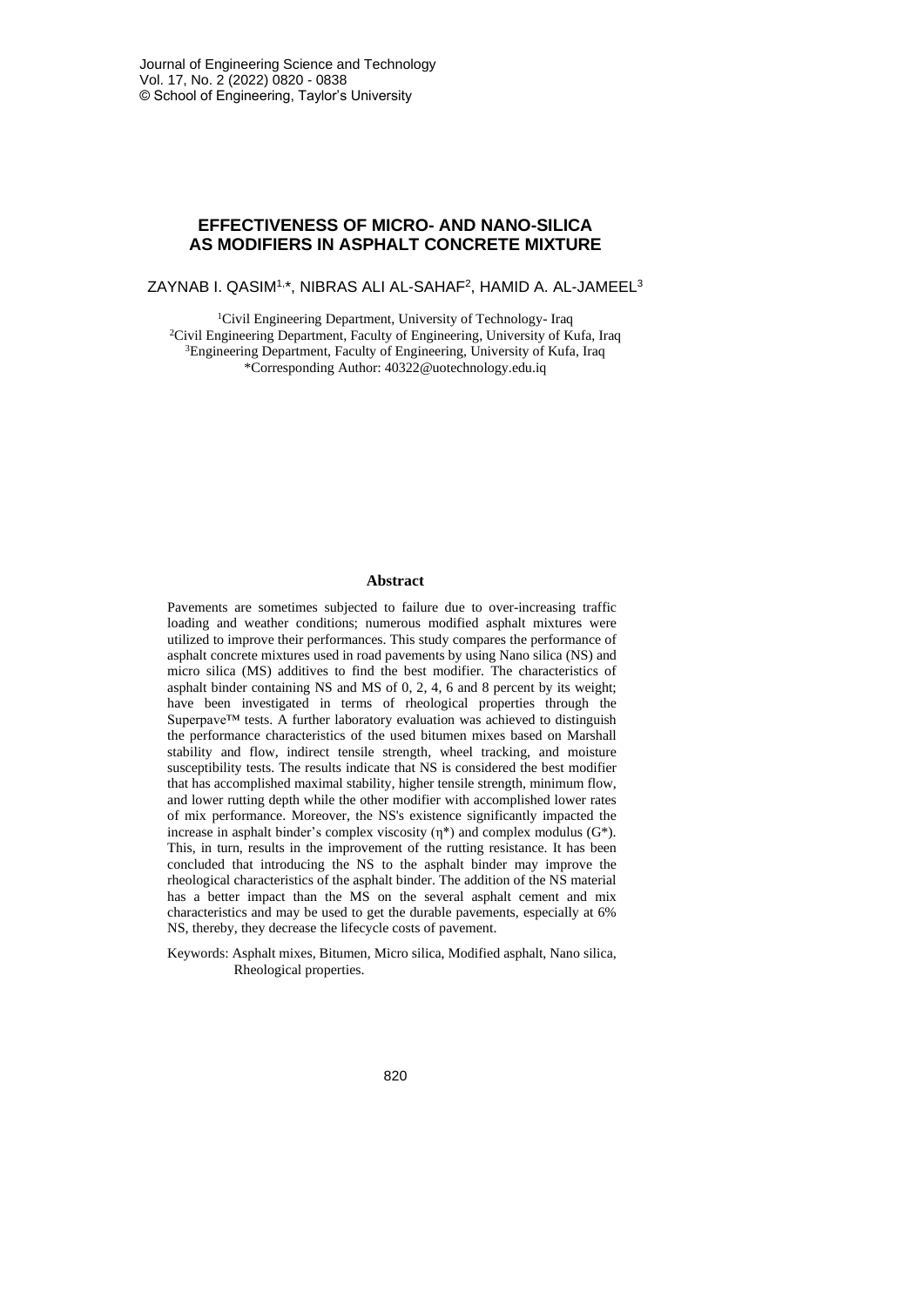### **1.Introduction**

Asphalt pavements suffered from different distresses due to deficiencies in their elastic characteristics, heavy traffic loading, and the weather's impact on the properties of the asphalt binder [1]. There is a growing necessity for the improvement of the performance characteristics of the asphalt binders to minimize the rate of the mechanisms of failure [2]. The most failure types in the asphalt pavements include cracks, fatigue and rutting which resulted from the shortage in the mix characteristics and/or the excessive traffic loads [3]. To improve the performance of the mixture; binder modification plays a key role [4]. Recently, nanotechnology has regularly been merged into modified bitumen [5]; it is considered the likely alternative to significantly improve the effectiveness and durability of construction materials. Nano-technology is making new devices, materials, and systems at molecular level which is related to molecular and atomic interactions mainly affecting macroscopic material characteristics [6]. Nanomaterials are determined as materials which have no less than one dimension with the length scale of 1nm - 100nm. These materials frequently show characteristics that entirely differ from those shown by the same products with larger dimension values [7]. The nanoparticles may be very encouraging to enhance the characteristics of the asphalt binders [8, 9]. The nanoparticles have the physicochemical interactions and reactivity which are mainly higher when comparing with other particles of the same material at macro-scale [10].

The most nanomaterials used as asphalt binder modification are titanium dioxide, carbon nanotubes, nano-clay (i.e., organic montmorillonite), nano silicon oxide, nano calcium trioxocarbonate, and nano zinc oxide [5]. Amid the nanomaterials, the Nano silica NS is a promising material for designing and preparing new functional materials due to its high stability and surface area [11- 13]. As a result of these supportive properties, the NS can be utilized as an asphalt modifier for improving asphalt performance [14, 15]. Further than the form and dimension of silica particles are appropriate for applications in bitumen binder mostly as the surface area of interaction is greater than traditional fillers. Consequently, the present analysis could help in knowing the performance characteristics of composite modified bitumen mixes for enhancing the design of bitumen mixes with relevant performance. Similar to nanomaterials, micromaterials also have the potential to modify bitumen materials. Micro materials have dimensions in the scale of micrometres  $(10^{-6} \text{ m})$  [16]. In this research, the impact of NS on the characteristics of the bitumen binder and the mix is compared with the effect of MS on the same properties.

Nanoparticles employing is very new-fangled although it has already raised some problems regarding its potential toxicity. Some studies have shown that nanoparticles can cause symptoms such as those caused by asbestos fibers [17]. Therefore it is recommended that nanoparticles be used with the same care used in university for materials of unknown toxicity, i.e., the use of air aspirations to prevent inhalation and gloves from preventing skin contact.

### **2.Background on the Modifications of Asphalt**

The continuous increase in the traffic loads and volume in conjunction with rising costs of asphalt as a by-product of crude oil makes the need for improving asphalt pavements. This can be utilizing asphalt modification [18, 19]. Several trials and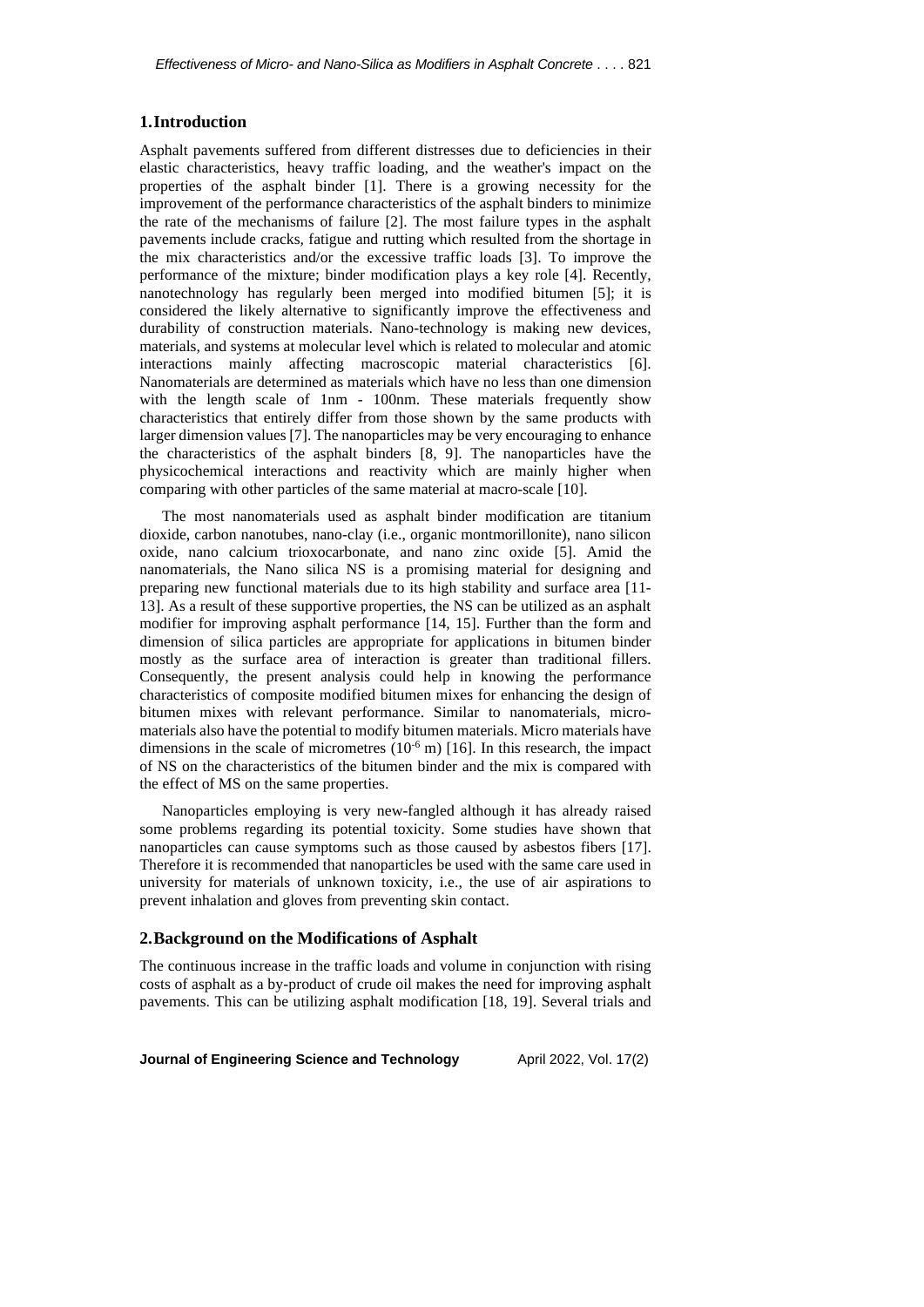efforts have been initiated in the scope of preparing modified asphalt for realizing the technique of modification and the subsequent enhancement in performance [4].

Generally, it was found that the application of nanotechnology to bituminous has extremely beneficial [8] as a key to a completely new world in the field of building and construction materials [20], although more research is also needed in the field of nanotoxicity as when using nanoparticles; extreme caution must be used as much as possible. Recently, the NS has significantly considered highway studies for using bitumen materials with required properties due to their desirable stability, low cost, large surface area, chemical purity, high adsorption, and relevant dispersing capability [12, 13]. The benefit of this material is a cheap manufacturing and the performance benefits [15]. The silica material has extremely reactant with bitumen compared to the traditional fillers, and dispersal capability of the NS particles into bitumen binder [14]. In fact, NS material is widely utilized as an inorganic additive for the enhancement of the characteristics of asphalt binders; Table 1 presents previous studies on improvement of the asphalt binder.

| <b>Reference</b>                      | <b>Modification Type</b>                                | <b>Tests</b>                                         | Improvement                                             |
|---------------------------------------|---------------------------------------------------------|------------------------------------------------------|---------------------------------------------------------|
| Yao et al.                            | 4% and 6% NS by wt.                                     | Rutting, aging, and                                  | A substantial                                           |
| $[14]$                                | of binder                                               | fatigue cracking                                     | enhancement has                                         |
|                                       |                                                         | dynamic modulus,<br>and flow number                  | been found                                              |
| You et al.<br>[6]                     | 2% and 4%<br>Montmorillonite                            | Rotational<br>viscosity, dynamic                     | Increased                                               |
|                                       | Nanoclay by wt. of<br>binder                            | shear complex<br>modulus was                         |                                                         |
|                                       | 4% Nano clay<br>2% Nano clay                            | complex modulus<br>complex modulus                   | Increased by 196%<br>Increased by 184%                  |
| <b>Yang and</b><br>Tighe [8]          | <b>NS</b>                                               | Antiaging<br>resistance, rutting<br>fatigue cracking | Enhanced                                                |
| <b>Abutalib</b><br>et al. [21]        | $2, 4$ and $8\%$ micro<br>silica MS<br>by wt. of binder | Asphalt aging<br>index<br>The aging index            | Decreased up to 4%<br>Negatively affects<br>after 8% MS |
| <b>Mostafa</b><br>$\lbrack 5 \rbrack$ | 7% Optimum NS                                           | Penetration<br>Viscosity                             | Decrease by 7.13%<br>Increased by 8.33%                 |
| <b>Al-Taher</b>                       | 7.0% NS                                                 | Penetration                                          | Decreased                                               |
| et al. [22]                           |                                                         | viscosity                                            | Increased                                               |
|                                       |                                                         | Marshall Stability                                   | 25% increase                                            |
|                                       |                                                         | flow                                                 | Decreased                                               |
|                                       |                                                         | Stiffness and ITS                                    | Increased                                               |
| <b>Al-Taher</b>                       | MS or SF                                                | rutting resistance<br>penetration                    | Increased by 40%<br>Decreased                           |
| et al. [23]                           |                                                         | viscosity                                            | Increased                                               |
|                                       |                                                         | Marshall Stability                                   | Increased                                               |
|                                       |                                                         | <b>Marshall Stiffness</b>                            | Decreased                                               |

**Table 1. Previous studies on nano silica additive.**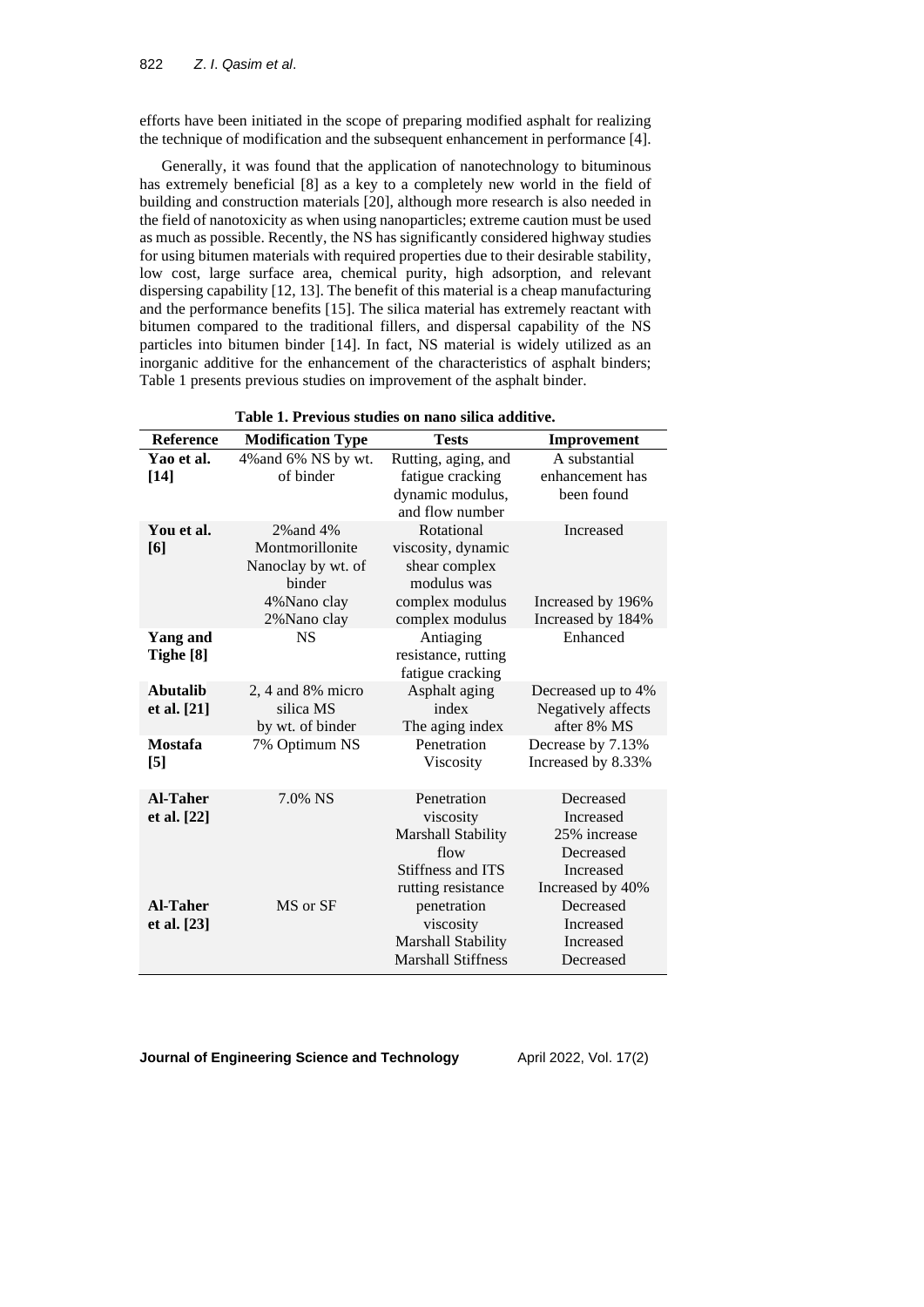### **3.Problem Statement and Objectives**

The continuous increasing traffic loads and volume in conjunction with the rising cost of asphalt as a by-product of crude oil, makes the need to improve durability, safety and efficiency of asphalt pavements imperative. In Iraq pavements are subjected to different distresses due to heavy traffic and climatic changes. The improvement of the performances of bituminous pavements is necessary for reducing these distresses. Normally, some common materials are selected to improve the performance of asphalt mixtures. However, the overall performance of asphalt mixtures has not been significantly increased compared to the control asphalt. Therefore, it is permissible to use the other materials/nanomaterials to modify the asphalt to perform the asphalt mixtures better.

In recent years, the use of nanomaterial to improve bitumen binder and mix performance has become popular. It deals with dimensions in the scale of nanometres  $(10^{-9} \text{ m})$ . Nanomaterials provide exceptional properties to materials such as high strength, better conductivity, etc. Hence, nanomaterials such as nano carbon tubes, nanoclay, nanosilica, nanopolymers, etc. are used in bitumen applications to improve the mechanical performance and heat resistance. Similar to nanomaterials, micromaterials also have the potential to modify bitumen materials. Micro materials have dimensions in the scale of micrometres  $(10^{-6} \text{ m})$ . Likewise, the hypothesis is to use these materials for asphalt modification. Based on the literature review, these micro- and nanomaterials were barely used in the modification of asphalt mixtures. Silicon dioxide  $(SiO<sub>2</sub>)$ , also known as silica is an inorganic material, most commonly found in nature as quartz and in various living organisms, it is the main constituent of sand in many areas all over the earth. Silica nanoparticles have been utilized in industrial applications for reinforcing the elastomers as a rheological solute. The main benefits of Nanosilica are the low production cost and high-performance features. Therefore, in this research, the microsilica (MS) and nanosilica (NS) were selected and added to the control asphalt. The modified bitumen binders and aggregates have been blended and compacted in accordance with to the superpave specifications.

The objectives of this research are investigating MS and NS materials as modifiers to asphalt mixture and for conducting a comparative study to inspect the rheological properties of asphalt binder and mechanical performance of modified bitumen mixes. Different samples with (2, 4, 6, and 8)% MS and NS materials by wt% of control binder were prepared to enhance the whole efficiency of the improved bitumen binders and mixes. The asphalt mixture performance tests indirect tensile strength (ITS) and wheel tracking test (WTT) rutting tests have been employed to assess the effectiveness of asphalt mixtures and to find the optimal modifier.

### **4.Materials and Experimental Tests**

### **4.1.Materials**

The materials utilized in the present study are locally available including bitumen, aggregates, filler and additives. Bitumen binder of 60/70 grade of penetration, which has been obtained from Al-Duarah refinery southwest of Baghdad, was used to prepare the modified binder blends. The physical properties of the supplied base binder are shown in Table 2. The coarse and fine aggregates have been utilized to prepare bitumen mix samples; crushed coarse aggregate having physical properties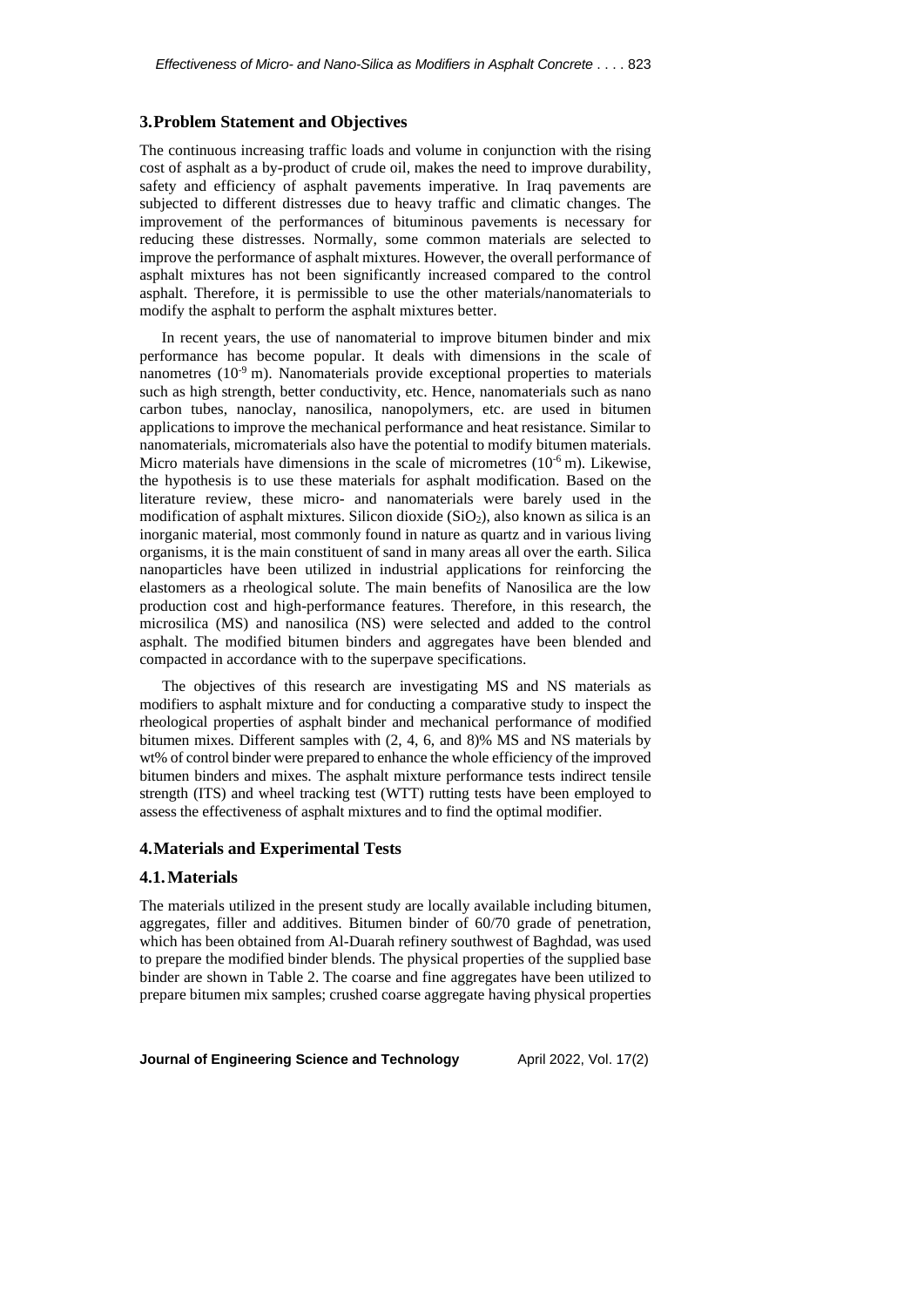given in Table 3 is highly used in pavement construction whereas limestone is used as filler material.

| <b>Property</b>               | <b>Test approach</b><br>[ASTM] | <b>Results</b> | <b>ASTM</b><br><b>Specification</b> |
|-------------------------------|--------------------------------|----------------|-------------------------------------|
| Penetration @25°C 100g, 5s,   | D5                             | 66             | $60 - 70$                           |
| $0.1 \text{ mm}$              |                                |                |                                     |
| Softening Point, °C           | D <sub>36</sub>                | 47             | $46 - 54$                           |
| Kinematic viscosity @135      | D <sub>2170</sub>              | 358            | $\geq$ 320                          |
| $^{\circ}$ C, C.st.           |                                |                |                                     |
| Absolute viscosity $@$ 60 °C, | D <sub>2171</sub>              | 210            |                                     |
| Pa.s                          |                                |                |                                     |
| Retained penetration (%)      | D <sub>5</sub>                 | 50             |                                     |
| Mass loss $(\% )$             | D <sub>1754</sub>              | 0.12           | 0.5                                 |
| Ductility @ 25°C, 5cm/min,    | D 113                          | $+100$         | $+100$                              |
| cm                            |                                |                |                                     |
| Flash point, °C (Cleveland    | D <sub>92</sub>                | 255            | 230 min.                            |
| Open Cup)                     |                                |                |                                     |
| Specific gravity              | D 70                           | 1.017          |                                     |
| Solubility                    | D2042                          | % 99.9         | 99 min.                             |

**Table 2. Asphalt binder physical properties of 60/70 grade of penetration.**

|  | Table 3. Coarse and fine aggregate physical properties. |  |
|--|---------------------------------------------------------|--|
|  |                                                         |  |

| <b>Property</b>               |                                                  | <b>Test methods</b>        |                  | <b>Results</b>    | <b>Specificatio</b> |
|-------------------------------|--------------------------------------------------|----------------------------|------------------|-------------------|---------------------|
|                               |                                                  | Coarse Aggregates $> 4.75$ |                  |                   | n                   |
| Sieve Size                    |                                                  | $4.75 \text{ mm}$          | $9.5 \text{ mm}$ | $12.5 \text{ mm}$ | <b>ASTM</b>         |
| Specific                      | <b>Bulk</b>                                      | 2.651                      | 2.585            | 2.570             | C <sub>127</sub>    |
| gravity                       | Apparent                                         | 2.674                      | 2.591            | 2.582             |                     |
| Absorption%                   |                                                  | 0.32                       | 0.09             | 0.18              |                     |
| Wear% (Los Angeles            |                                                  | ASTM C131,                 |                  | 21.3%             | 30 max.             |
| abrasion)                     |                                                  |                            |                  |                   |                     |
| Soundness (Loss)              |                                                  | ASTM C88.                  |                  | 3.2%              | $10-20$ max.        |
| $byNa2SO4$ ,%                 |                                                  |                            |                  |                   |                     |
| Angularity,%                  |                                                  | ASTM D5821                 |                  | 97%               | 95 min.             |
| Flat and elongated particles, |                                                  | ASTM D <sub>4791</sub>     |                  | $0.90\%$ .        | 10 max.             |
| $\%$                          |                                                  |                            |                  | 2.50%             |                     |
|                               | Fine Aggregates properties (Crushed Sand < 4.75) |                            |                  |                   |                     |
| <b>Bulk Specific Gravity</b>  |                                                  | $C$ 128-04                 |                  | 2.643             |                     |
| Apparent Spec. Gravity        |                                                  | C 128-04                   |                  | 2.616             |                     |
| Water Absorption %            |                                                  | $C$ 128-04                 |                  | 0.19              |                     |
| <b>Equivalent Sand</b>        |                                                  | <b>ASTM D2419.</b>         |                  | 89.6%             |                     |
| (Clay Content %)              |                                                  |                            |                  |                   | $45 \text{ min}$    |
| Deleterious Material,%        |                                                  | <b>ASTM C142</b>           |                  | 1.12              | 3 max.              |

Nano silica NS and micro-silica MS were used as additives to improve the bitumen for preparing the nano-composite modified binders. NS material in a white coloured powder is nano-structured silicon dioxide SiO<sub>2</sub> polymorphs and was utilized to improve the bitumen binder. It has a large surface area, better adsorption and better stability. It frequently found in nature as quartz and in different living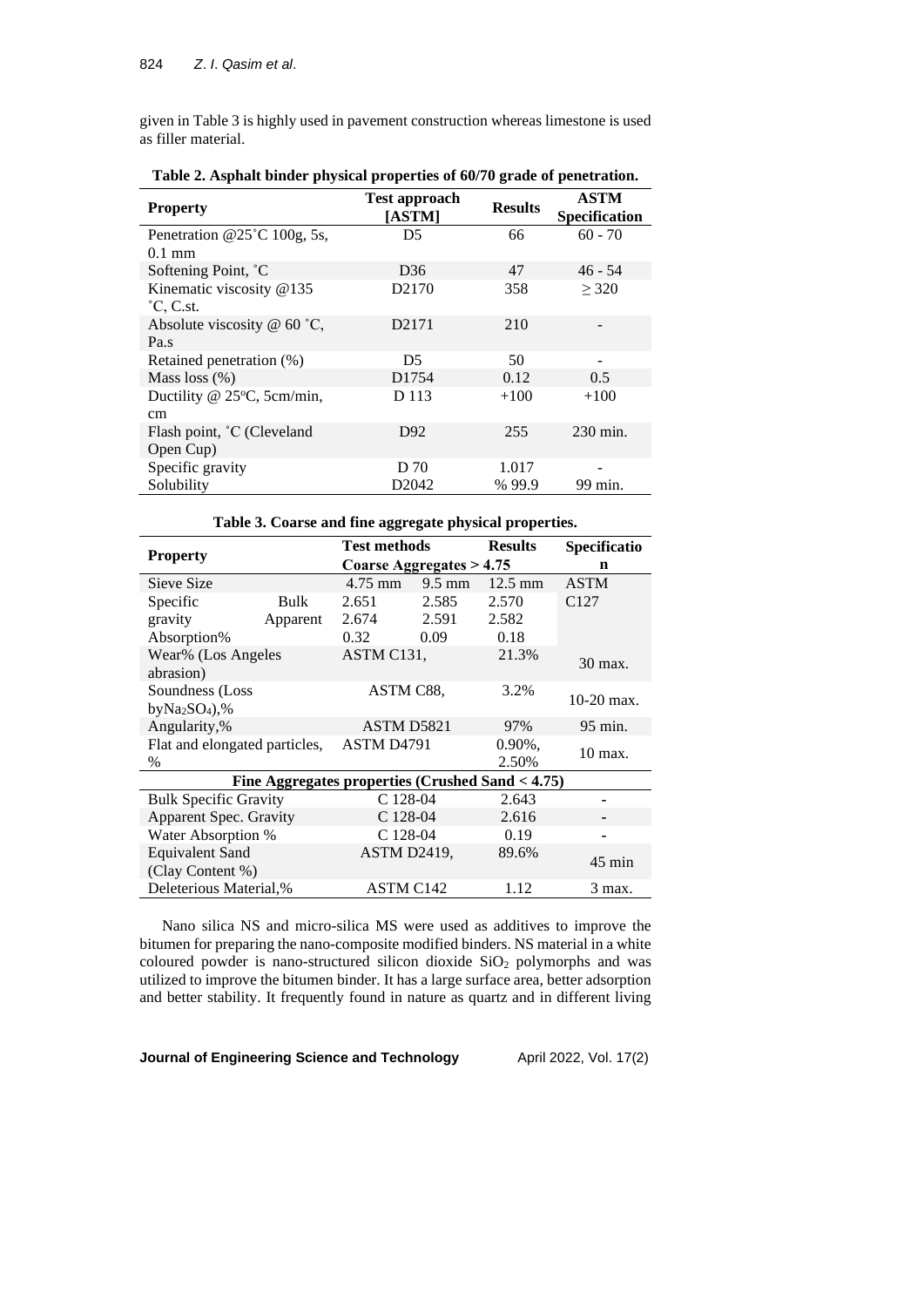organisms. In many areas all over the earth, silica is the main constituent of sand, while primarily; it is produced from silica precursors. Silica has been defined as a very complicated and one of the most abundant materials, which exist as a complex of many minerals and synthetic products. Silica nanoparticles have been utilized in industrial applications for reinforcing the elastomers as rheological solute. The main advantage of this nanomaterial is the low production cost compared to its high-performance prospect. The properties of NS particles utilized here are indicated in Table 4. The chemical composition of NS is listed in Table 5.

|                                  | Table 4. NS particles properties. |                                      |                         |
|----------------------------------|-----------------------------------|--------------------------------------|-------------------------|
| <b>Physical Property</b>         | Value                             | <b>Physical</b><br><b>Properties</b> | Value                   |
| Appearance                       | White<br>powder                   | Purity                               | $>99.9\%$               |
| <b>Density</b>                   | $2$ g/cm <sup>3</sup>             | Loss of ignition                     | $< 6\%$                 |
| Average size of the<br>particles | 15nm                              | PH value                             | 6.50-7.50               |
| <b>Specific gravity</b>          | $2.2 - 2.4$                       | Specific surface<br>area             | $100 \pm 25$<br>$m^2/g$ |

#### **Table 5. Chemical composition of NS.**

| R wp      | 6.64 | Anhydrite 0.24 |      | Hematite   |          |
|-----------|------|----------------|------|------------|----------|
| Alite Sum | 0.0  | Calcite        | 0.28 | Thenardite | $\theta$ |
| Lime      | 0.06 | Mulite         | 0.0  | Rutile     |          |
| Periclase | 0.09 | Magnetite      | 0.0  | Si amorph  | 99.15    |
| Ouartz    | 0.19 |                |      |            |          |
|           |      |                |      |            |          |

The second additive micro-silica MS or silica fume is an amorphous polymorph of SiO2. It is obtained as a by-product of silicon or ferrosilicon alloy production. The bulk density of silica fume ranges from  $130 - 600 \text{ kg/m}^3$ . The average particle size is 440 nm. Its specific gravity is 2.2. It has a greyish powder appearance. The Chemical composition of the used SF minerals is indicated in Table 6. For obtaining a suitable interlocking of the aggregates, a dense gradation plot for the surface layer with a maximal nominal size of 19 mm has been used for the asphalt mix preparation. Gradation of aggregates was utilized in the current study consistent with the Superpave specification and the limits of the Iraqi specification SCRB/R9 [24] as illustrated in (Fig. 1). Before blending with the bitumen, the aggregates have been dried for as a minimum 120 minutes at a 165˚C temperature. Depending on the viscosities of micro- and Nano-modified bitumen, the blending and compaction temperatures have been about 165˚C and 155˚C, respectively, a total of approximately 66 samples have been utilized and compacted by Superpave Gyratory Compactor (SGC). The binder content of 4.5% was then utilized in all the mixes. Four sets of modified test specimens have been prepared by using the modified asphalt with the determined (OAC) % and to add different percentages of micro-silica MS or silica fume (2, 4, 6, and 8% by weight of asphalt). Three specimens are prepared for each set. Each of the prepared specimens is tested to find or measure the mixture properties.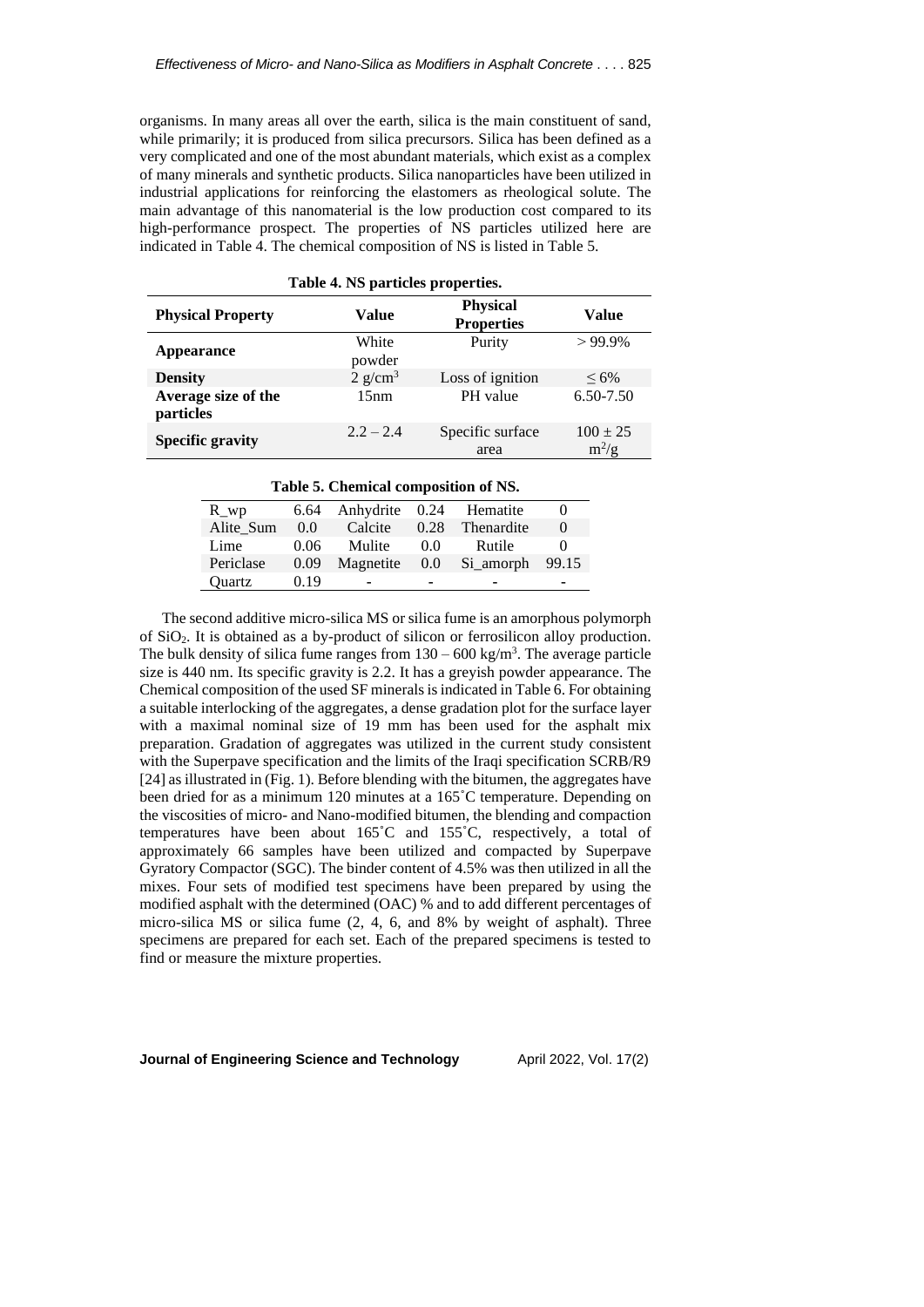| <b>Parameters</b><br>Silica ( $SiO2$ , % by mass)<br>Lime ( $CaO$ , % by mass)<br>Total Sulphur Content (SO3, % by mass)<br>Alumina ( $AL_2O_3$ , % by mass)<br>Magnesia (MgO, % by mass)<br>Iron Oxide (Fe <sub>2</sub> O <sub>3</sub> , % by mass) | <b>Test Value</b><br>89.9<br>7.85<br>0.58<br>Nil<br>4.03<br><b>Nil</b> |
|------------------------------------------------------------------------------------------------------------------------------------------------------------------------------------------------------------------------------------------------------|------------------------------------------------------------------------|
|                                                                                                                                                                                                                                                      |                                                                        |
|                                                                                                                                                                                                                                                      |                                                                        |
|                                                                                                                                                                                                                                                      |                                                                        |
|                                                                                                                                                                                                                                                      |                                                                        |
|                                                                                                                                                                                                                                                      |                                                                        |
|                                                                                                                                                                                                                                                      |                                                                        |
|                                                                                                                                                                                                                                                      |                                                                        |
| iraq max<br>iraq min<br>min con<br>max con<br>Blend <sub>2</sub><br>Blend <sub>3</sub><br>Blend 1<br>0.1                                                                                                                                             | 10                                                                     |
|                                                                                                                                                                                                                                                      | Seive Opening Size, mm                                                 |

**Table 6. Chemical Properties of SF.**

**Fig. 1. Trail selected aggregate gradation blends.**

### **4.2.Binder modification**

The first step in the experimental program was preparation of modified bitumen. In this process, to get the modified asphalt a 500g of base asphalt AC 60/70 Pen. The grade was heated to 160˚C, and a specified number of NS and MS by binder weight has been separately mixed with the bitumen. The NS material has been mixed with base binder at various concentration values (2%, 4%, 6% and 8%) by wt., with the use of a shear mixer at a 2000rpm rate for one hr. then modified asphalt (NSMA) samples were produced [25]. A like mixing pattern, temperature, rotation speed and mixing time have been done by other researchers [26, 27]. For easiness in referring to every one of the samples, they were termed utilizing the following abbreviation: NEAT, NSMA2%, NSMA4%, NSMA6% and NSMA8%.

It has been identified that in the case where the NS disperses and melts in the control bituminous binder, the surface of the binder had a small number of the floating bubbles. Whereas, mixed, the binder samples have been saved at a temperature of 163˚C and combined with the use of a shear rate of 2000 rpm for 60 min duration.

To prepare the modified binder with silica fume or MS, asphalt cement has been heated in oven at a 150˚C temperature. After that, the suitable amount of asphalt is heated into a steel beaker. Then, the required quantity of SF (2 to 8% by weight of asphalt) is added to bitumen. The beaker is positioned on a hot plate to keep the mixing temperature at least 150 ˚C (according to its viscosity), and the bitumen and SF are mixed carefully until the binder become homogenous. The MS material has been added to control binder at the concentration levels of MSMA2%, MSMA 4%, MSMA6% and MSMA8% by weight of the binder. Different requirement test methods were implemented on produced samples to investigate the influence of these additives on characteristics of bitumen binders. It is [noteworthy](https://www.powerthesaurus.org/it_is_noteworthy_that/synonyms) that base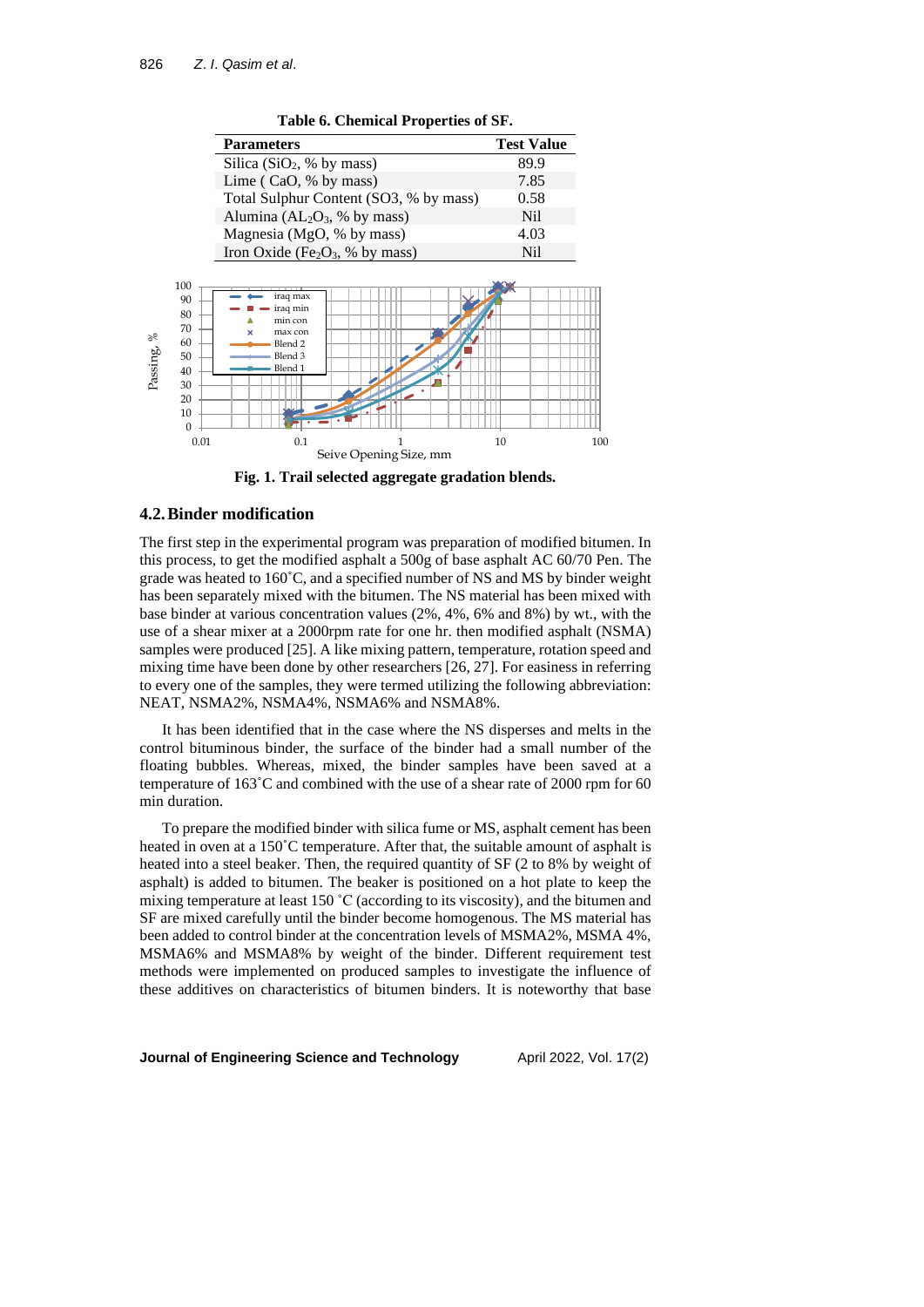binder is blended without additive for the same blending conditions to avoid any varied aging degree between unaged prepared binders by blending process.

The temperatures for blending and compaction that suggested by the binder supplier were  $164^{\circ}$ C and  $154^{\circ}$ C, respectively, which have been utilized for mixes production. Since the silica effect resulted in higher viscosity values, the blending and compaction temperatures may be greater. Though, to better recognize the influence of modification alone and permit a better comparison amongst implemented mixes, the same blending and compaction temperatures have been utilized for all mixes.

### **4.3.Testing program**

A group of tests was implemented on asphalt samples with MS and NS with 4 various ratios to investigate the performance characteristics of HMA produced with both kinds of stated additives. Asphalt tests are softening point, penetration and viscosity test and the Superpave binder tests are PAV, RTFOT, BBR and DSR tests. HMA tests have been (indirect tensile strength test ITS, Marshall Test, and Wheel Tracking Test WTT).

The Marshall Test method as per ASTM D 6927-06 is used in this research to determine asphalt mix characteristics. The aggregates (coarse, fine and mineral filler) are prepared, and the required asphalt cement (60/70) is estimated. Optimum Asphalt Content (OAC)% is calculated by preparing three HMA sample sets, which have been produced at  $3.50\%, 4.0\%, 4.50\%, 5.0\%$  and  $5.50\%$  asphalt content and compacting samples with 75 blows with a standard hammer. Similar sets of modified test specimens are prepared using the modified asphalt with the determined (OAC) % and adding different percentages of MS and NS. The ITS test has been utilized to define the structural characteristics of a bituminous mix and assess the moisture susceptibility of asphaltic mixes as per AASHTO (T322-03). This test includes loading a cylindrical sample with the compressive load acting along and parallel to the vertical diametrical plane. Such configuration of the loading is developing rather uniform tensile stress perpendicular to the applied load direction. Such tensile strength results in causing the failure of the specimen by the rupturing and splitting along vertical diameter. The values of the ITS (*St*) are specified through the use of this Eq. (1):

$$
St = 2P/(\pi HD), \, (\text{kg/cm}^2)
$$
 (1)

where: *P* represents applied load in kg, *H* represents the height of the specimen in cm, and *D* represents the diameter of the specimen in cm, and this may be specified with decreasing the indirect tensile strength loss after conditioning samples in the water at a temperature of 60°C for 24 hours. In the present research, Wheel Tracking test WTT test has been utilized to quantify the rutting resistance of microand nanomodified asphalt mixes according to AASHTO T324-04. The test is conducted with a temperature of testing 60˚C with 10000 test cycles. The sample air voids set to  $4\pm0.5\%$  and the dimensions was 40 mm length by 30 mm in width and the load of wheels on rubber hoses was 700±5 kPa. The test samples' performance is associated with the field pavement performance. A lab compactor was constructed to get slab specimens. This test measures the rutting depth RD and number of passes or time to the final RD. The test is conducted on both of control and modified specimens.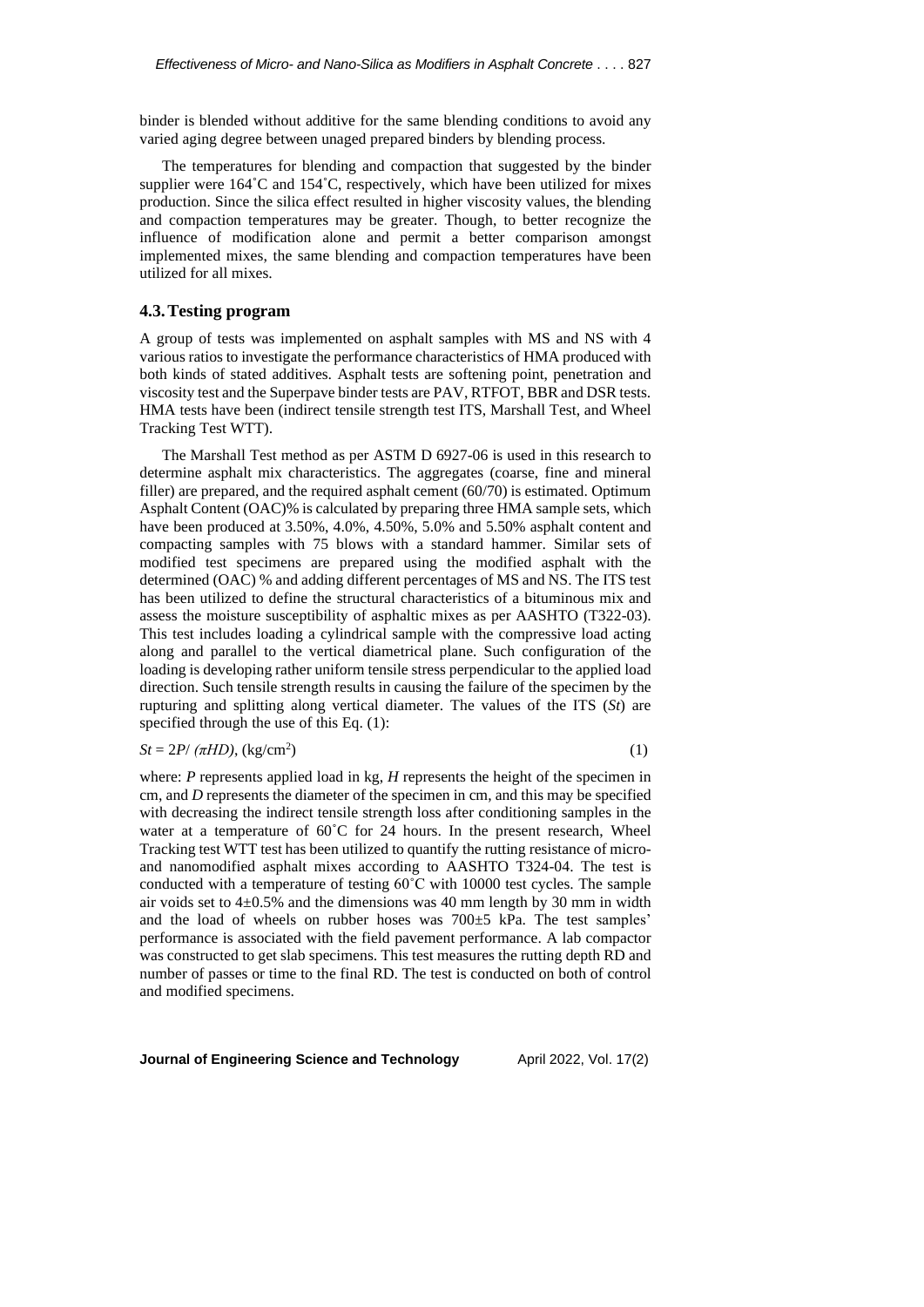# **5.Results and Discussion**

# **5.1.Consistency tests of modified asphalt**

Consistency tests are carried out on both control and the modified binder to measure penetration value, softening point, ductility and absolute viscosity values. Figure 2 shows the result of testing on modified bitumen. Results of penetration test indicate that the penetration value decreased for all modified samples. Nanosilica record the lowest penetration values, the penetration is decreased by (4.5, 10.6, 15.1 and 30.3%) for (2, 4, 6, and 8%) respectively. In the case of microsilica modification, it was observed that penetration decreases steadily for microsilica-modified bitumen, it was decreasing consistently by  $(3\%, 7.5\%, 12\% \text{ and } 16.6\%)$  for  $(2, 4, 4)$ 6, and 8%) respectively. However, at 8% the bitumen is becoming stiffer due to increase in concentration of nanosilica. However, the softening point was increasing up to 8%. Viscosity test results indicate that the viscosity increases for all modified specimens using the different additives. Adding nanosilica achieves the highest viscosity values; the viscosity increases by (52, 171, 233% and 395%) for (2, 4, 6, and 8%) respectively. Microsilica increases the viscosity value by (28.5%, 114%, 166 and 210%) for (2, 4, 6, and 8%) respectively. As shown in Fig. 2, bitumen complex viscosity rises with the increases in the nanosilica concentration. A nanosilica modified asphalt binder with high viscosity can develop a thicker film that surrounds the aggregates that increase cohesive strength. This, in turn can promote pavement durability.



**Fig. 2. Physical laboratory tests of modified asphalt.**

# **5.2.Superpave bitumen binder tests**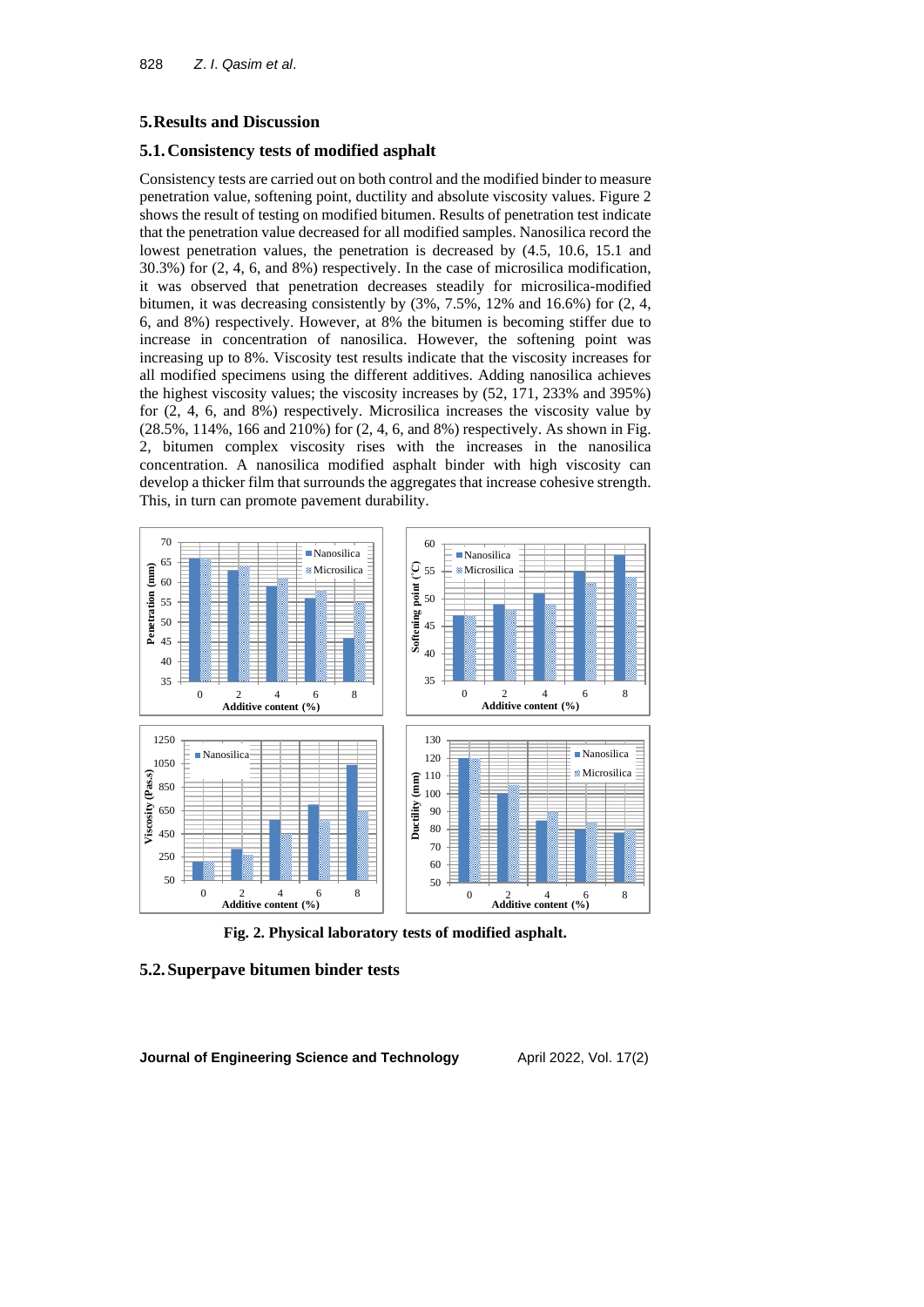The rheological properties of bitumen binders have been determined utilizing the Superpave grading system to investigate the variations in the effectiveness grade of base bitumen binder [28]. The performance-graded binder specification (PG) for Superpave control the quality of binder for the pavement failures as permanent deformation, low-temperature cracking, and fatigue cracking. Those failures have been governed using a variety of apparatus pieces to the governor utmost of measured physical characteristics. These apparatuses are bending beam rheometer (BBR), dynamic shear rheometer (DSR), rotational viscometer (RV), rolling thin film oven (RTFO), and pressure aging vessel (PAV). Validation of the PG has been achieved for all the modifier asphalts and the result of these findings are presented in Figs. 3 to 9.

The Rotational Viscometer RV measurement is mainly conducted on non-aged bitumen and value within 3Pa.s at 135˚C as per pumping purposes' specifications. Viscosity is measured using the Brookfield viscometer as per ASTM D 4402. Fig. 3 indicates that the viscosity increases mainly for both MS and NS comparing with the control asphalt, it is increased by (35, 62.5, 85, and 117.5%) with adding (2, 4, 6 and 8%)MS, respectively. For NS additive gives higher viscosity values than MS.

Dynamic Shear Rheometer (DSR) tests were implemented on the original and modified binders per ASTM D 7175. The stiffness parameter (G\*/sin *δ*) has been utilized to assign binder stiffness in the Superpave. The measurement of asphalt characteristics is performed in three conditions (the non-aged asphalt, asphalt aged with RTFO, and asphalt aged with the RTFO-PAV) at the specific temperature values. The ( $G^*$ /sin  $\delta$ ) value for neat bitumen at a specified temperature ( $70^{\circ}$ C) has been specified with the use of the DSR; it has been discovered that neat asphalt implemented an average DSR value of more than 1kPa at this temperature. Therefore, the conversion to a thermal degree has been followed (76 °C as Superpave degree at each 6 °C degrees). The outcomes indicated that the local neat bitumen's  $(G^* / sin \delta)$ value was 0.821, which is lower than the permitted specification (1kPa). This indicates that it has failed at that degree of the temperature. The neat binder has been then tested by the DSR preceded by the RTFO at 70<sup>o</sup>C where the  $(G^* / \sin \delta)$  value has been noticed to be 2.53 which is more than the minimal permitted bound for avoiding rutting (2.2kPa). Nevertheless, at 76 $\degree$  C, the (G\*/sin  $\delta$ ) value has been 1.32, meaning that it has failed at this degree of the temperature, too.

For investigating characteristics of asphalt with different ratios of MS and NS under two degree of temperature, Figs. 4 and 5 indicate that modified bitumen binders commonly revealed higher values of  $(G^*/sin \delta)$  compared with base asphalt, demonstrating better resistance to the rutting of the pavement, the  $(G^*/sin)$ *δ*) value increased by 7.7% and 13% for 4%MS at 70 and 76 °C. In contrast, it increased by 12% and 17.7% for 4%NS at 70 and 76 °C, respectively. On the other hand, similar behavior is noticed for the neat asphalt, in the case of RTFO test for binder; among different ratios; asphalt with NS has (G\*/sin *δ*) value higher than MS as indicated in Figs. 6 and 7. Notably, as the ratio of NS increases, the value of  $(G<sup>*</sup>/sin  $\delta$ ) increases for both degrees of temperature. However, the Variation of rut$ factor (G\*/sin  $\delta$ ) for NS and MS modified samples has increased at 70 °C test temperatures; the Nanosilica hasimproved the stiffness and elasticity of base binder at the high temperature. Thus; superior performance of the Nano-silica modified samples has been noticed.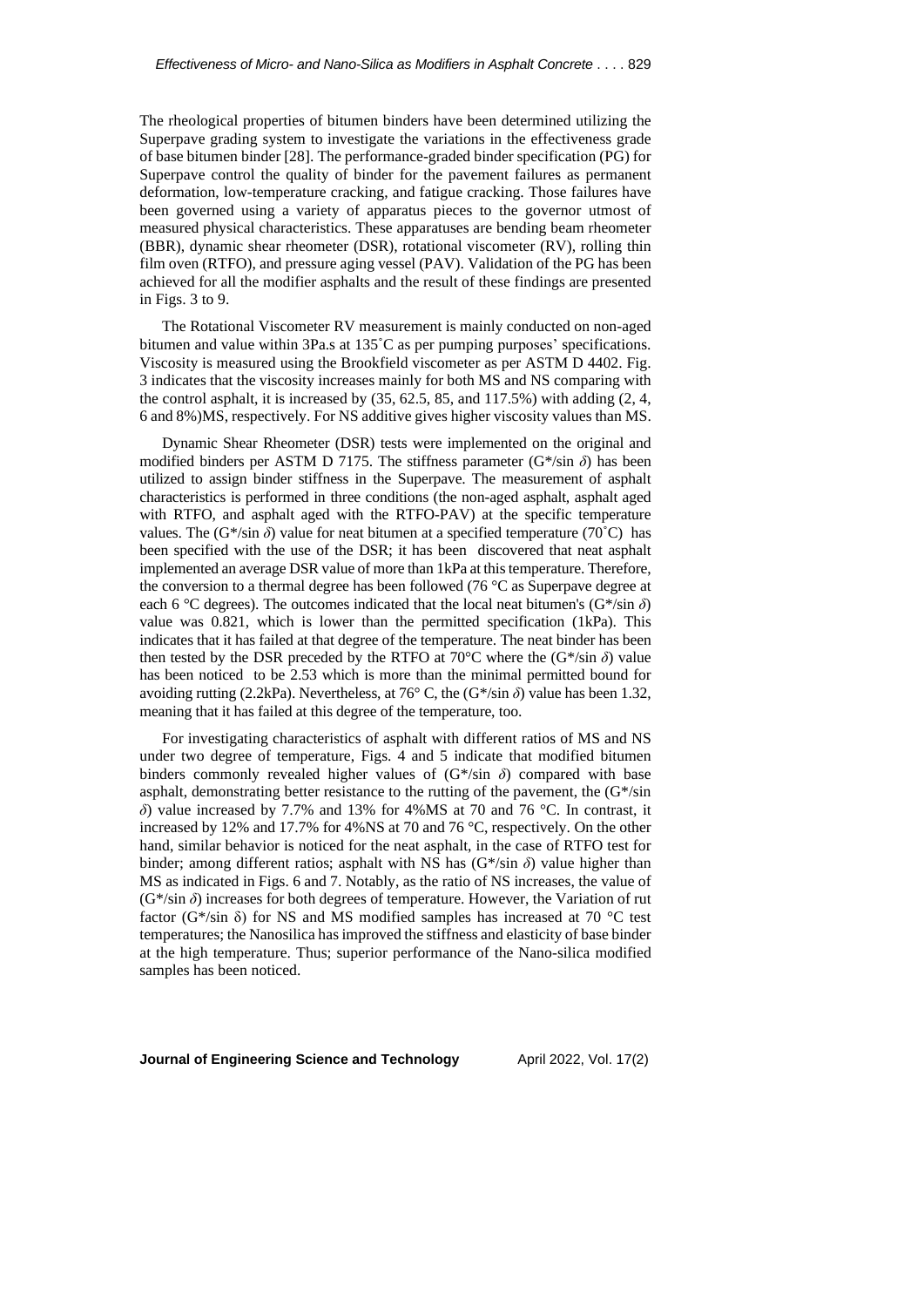For the purpose of resisting fatigue cracking, the asphalt binder has to be elastic however, not very stiff. Which is why the complex viscous portion  $G^* \times \sin \delta$ , has to be a minimal  $(\leq 5,000 \text{ kPa})$ . In Figs. 8 and 9, it is clear that an increase in the value of  $G^* \times \sin \delta$  for NS and MS modifiers which demonstrates the enhancement from the resistance to the fatigue cracking (as it has been stated by Superpave bitumen specifications), the effects of MS and NS ratios on the value of  $G^* \times \sin \delta$ which have minor influence for MS and significant once for NS.





**Fig. 3. Impact of type of asphalt on rotational viscosity at 135˚C.**



**Fig. 5. Effects of NS ratios on DSR values for original binder.**



**Fig. 7. Effects of NS ratios on DSR values after RTFO test.**

**Fig. 4. Effects of MS ratios on DSR values for original binder.**



**Fig. 6. Effects of MS ratios on DSR values after RTFO test.**



**Fig. 8. Effects of MS ratios on DSR values after PAV tes**t.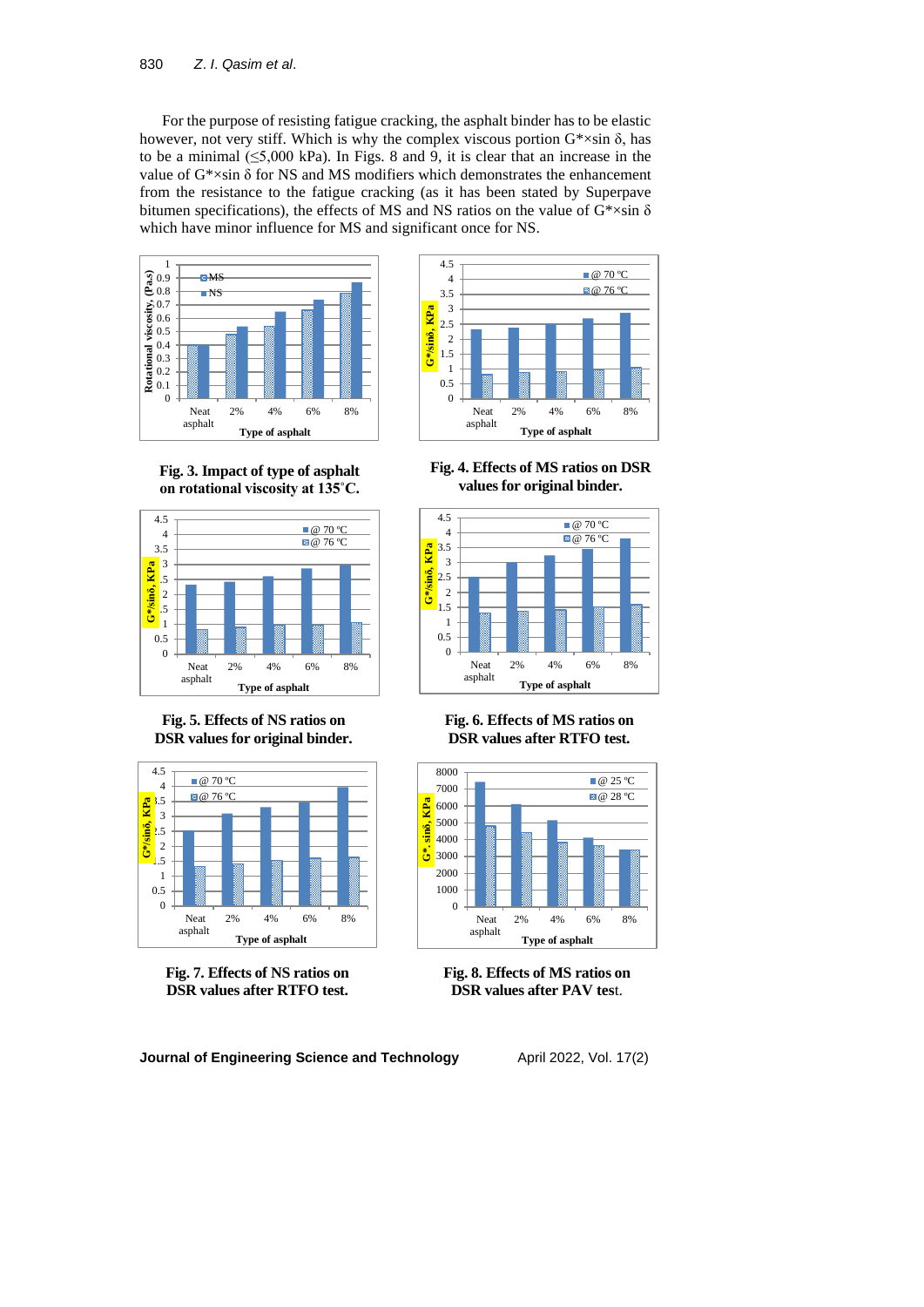Figure 10 shows the effects of MS and NS ratios on mass loosing test, it is observed that mass loss decreased with increasing of microsilica and nanosilica additives. The PAV aged binders have been used for the Bending Beam Rheometer (BBR) .test. The results indicated that low local bitumen temperature has been -16, demonstrating that bitumen stiffness  $(S)$  has been successful (in other words,  $S <$ 300 MPa). The testing has been achieved on (-6) and (m-value) and percentage of variation in the stiffness to the time (in other words, the curve slope) has been <0.3. This confirms the stress release of the shrinkage and expansion that happens in bitumen concrete pavement because of various temperature values between winter and summer, day and night. Figures 11 and 12 illustrate how the influence of asphalt type on BBR values for different types of binders under various temperatures. Similarly, the effect of MS and NS ratios has been implemented; it is observed that m-value and creep stiffness increased for all modified asphalt binders and at 6% NS addition all of those values offer maximum values as indicated in Figs. 13 and 14. An enhancement in the m-value and stiffness exists in nanosilica modified specimen is higher compared to those in microsilica modified specimens, therefore it may be concluded that the low temperature cracking as well could be regulated.

1



**Fig. 9. Effects of NS ratios on DSR values after PAV test.**



**NS ratios on mass loosing.**



**Fig. 11. Effects of MS ratios on BBR values for PAV binder.**



**Fig. 12. Effects of NS ratios on BBR values for PAV binder.**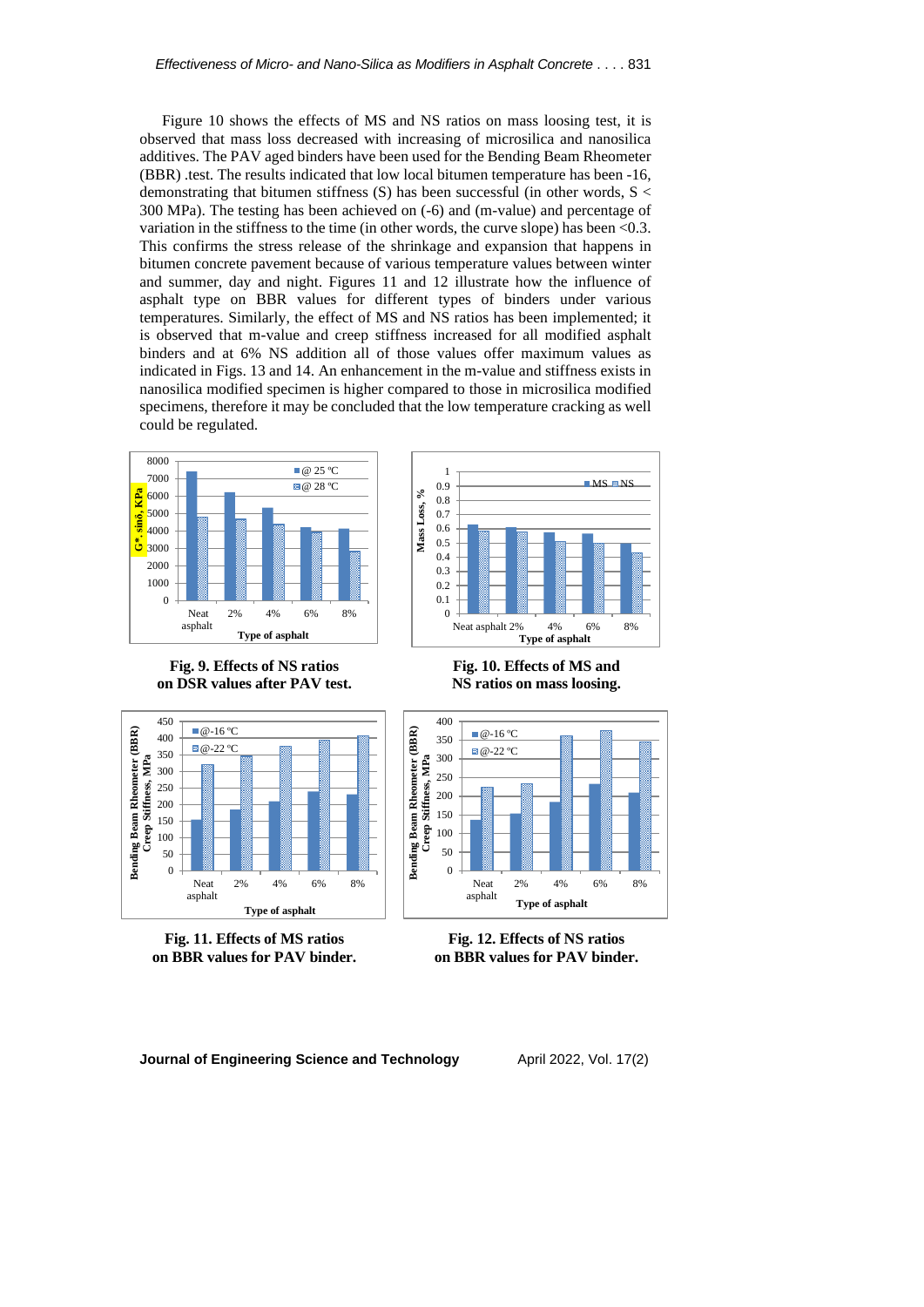

**Fig. 13. Effects of MS ratios on BBR values for PAV binder.**



**Fig. 14. Effects of NS ratios on BBR values for PAV binder.**

### **5.3.Marshall stability and flow properties evaluation**

From the results it was found out that the optimum bitumen content for control mix is 5%. For nanosilica modified mix it was 4.9% and for microsilica modification it was 4.8%. Figure 15 shows the relationship between the obtained stability and the additive contents at the OAC. The Marshall Stability increases as the percentages of MS increase up to 6% and then it decreases. Results indicate that the maximum stability of modified mixture using NS and SF improved by 21% and 19% respectively. Accordingly, NS is the best additive in improving the stability of asphalt mixtures.

Figure 16 displays the relationships between the flow and MS contents and also with NS content of asphalt mixtures compacted at the optimum asphalt content (OAC). Results indicate that the mix flow is firstly decreases with an increase in MS contents up to 2% and then it increases with the increase in MS accordingly. The maximum flow value is obtained at 8% MS. The high flow values mean high flexibility that increases the ability of HMA pavement for the deformation without the cracking. Figure 16 shows that a considerable reduction in the Marshall flow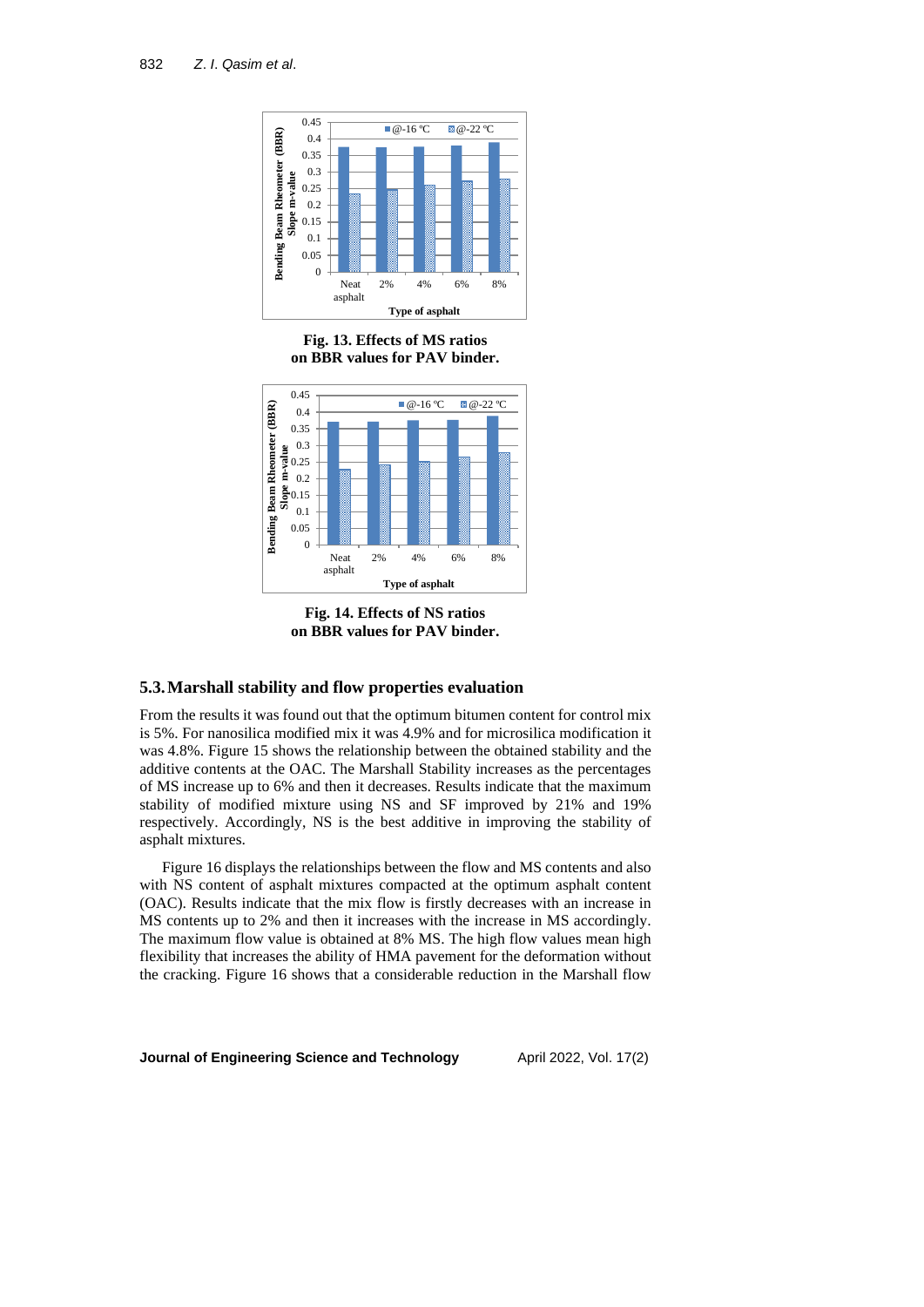with the use of the NS at the OAC, it has been found that the decrease of the flow with the increase in the NS content up to 3.0% by wt. of the content of the asphalt.

Then it increased with increasing the content of NS. All modified mixture values have lower values as compared to the control mixture value. The first decrease results from gaining densification that resulted in increasing stability and decreasing the flow accordingly. After the mixture reaches the maximum densification and stability, any addition of NS resulted in making mixture has the tendency of having higher flexibility and increasing its tendency of being deformed, which results in making modified mixtures more resistance to deformation under traffic loads.





**Fig. 15. Impact of the addition of the MS and NS on Marshall stability at OAC.**

**Fig. 16. Impact of the addition of the MS and NS on Marshall flow at OAC.**

### **5.4.The indirect tensile strength (ITS) test**

The ITS is a very good approach in measuring bitumen mixes strength once it exposed to the tension. Figure 17 demonstrates ITS results for the unconditioned as well as the conditioned modified mixtures. The conditioned samples have been noticed to have somewhat lower values of the ITS compared with the unconditioned samples. A decrease in the conditioned samples' ITS may result from the loss of the adhesion in the mixture or the cohesion loss in modified binder, resulting from longer sample exposure to the moisture. The results indicate that the ITS value increases for 2% microsilica modified mix from 700 to 753 kPa, representing an improvement by about 7.5%. The presence of MS in the modified mix makes it to be denser and resists load. The cementation effect of the modified specimens increases the ITS values. It can also be noticed that the mixture having 6% microsilica demonstrate the maximal ITS increase that has been approximately 83% higher compared to control mixes. Conversely, it can be observed that there is a drop in the ITS values in the mixes with 8% microsilica. The decrease in value of the ITS might be associated with reducing the stiffness of the mixtures because of high microsilica concentration.

Regarding the sensitivity to water, it has been observed that all mixes that have been prepared with NS modified binders represented better TSR values. In addition to that, nano-modifications had a considerable impact on ITS dry and wet. As observed, the composite mixtures of the nanosilica have higher values of the ITS than the micro-silica mixes, which presented that the nano-silica enhances the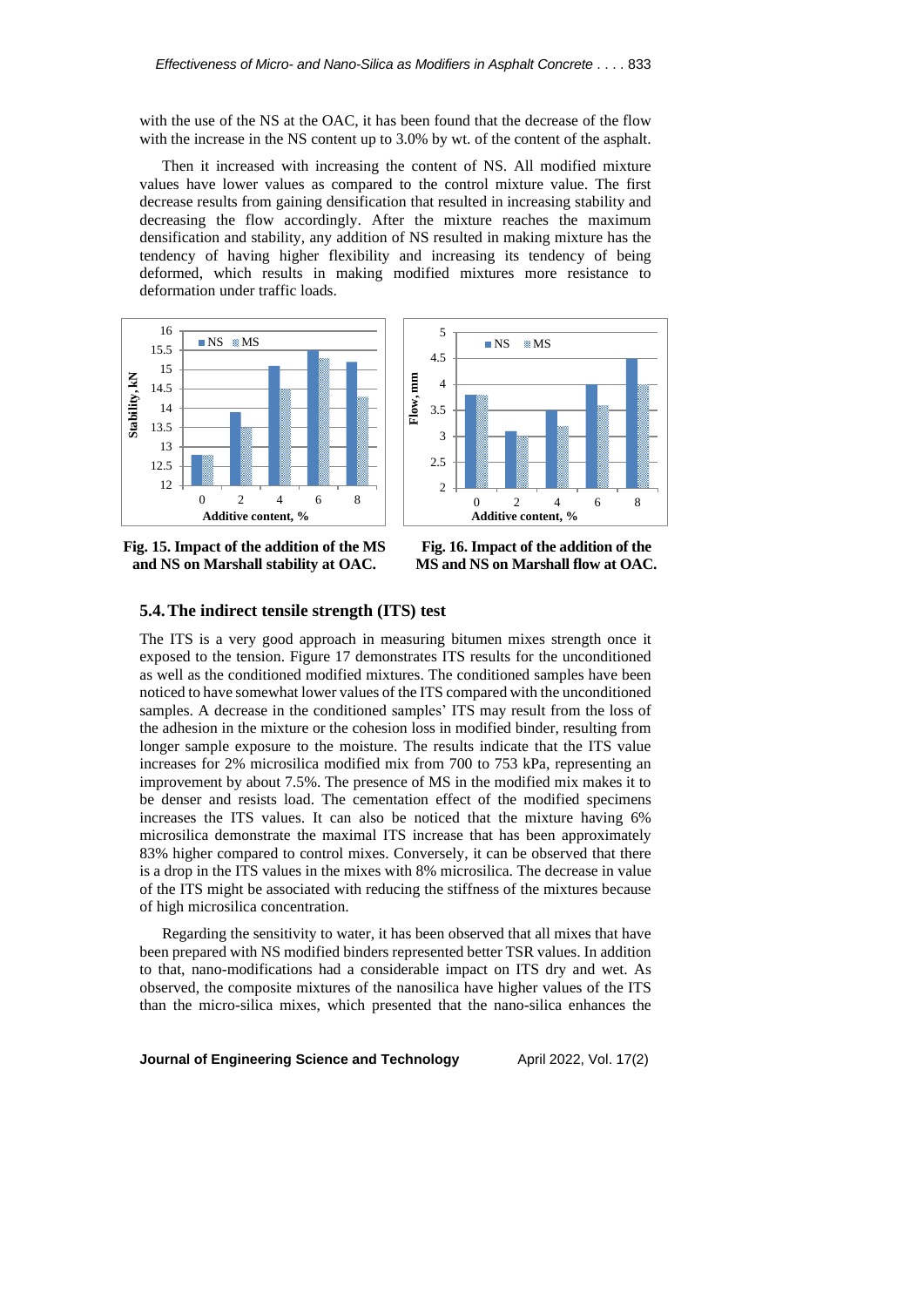composite mixes' tensile resistance. It isfound that the addition of 8% NS to asphalt mixture indicates the maximum increase in ITS enable the mixture to resist the tensile stresses.

The results of TSR test are illustrated in Fig. 18. It is observed from outcomes that there has been an agreement over TSR increase after modifying the mixes that have been prepared with both modifications. Tensile strength ratios (TSR) for mixes produced with microsilica with the addition of (2%, 4%, 6%, and 8%) are (86%, 87.9%, 96%, and 87.5%) respectively. The TSR for the mixtures that have been modified with the Nanosilica are (89%, 87.1%, 94.3%, and 97.2%) respectively.

The minor change which has been noticed between the conditioned samples and the unconditioned ones demonstrates that the addition of the nano-silica to asphalt mixes, will not simply allow displacing the asphalt binder which is coated on the surface of the aggregate because of the improvement of the cohesion and adhesion bonds in between asphalt and aggregates. Such improvement will offer better resistance from the damages that are induced by the temperature like the fatigue cracking. It was performed that there is 6% tensile strength increase for microsilica modified mix and 8% increase for nanosilica modification. Hence the modified mix has higher resistance to moisture damage and creep.

### **5.5.WTT results**

The WTT has been carried out on the samples of the asphalt mix that have been prepared at optimal asphalt content, obtained from the Marshall tests. The test has been utilized to find the premature failure susceptibility of HMA caused by weakness in the structure of the aggregate and insufficient stiffness of the binder; it measures the rutting depth and the number of the passes or time to the final rutting depth (at 10000cycle) [29].





**Fig. 17. ITS values for unconditioned and conditioned for each mixture.**

**Fig. 18. TSR values for each mixture.**

Figure 19 shows the WTT test results for the control as well as the MS modified specimens at a temperature of 50˚C. The observed results have indicated that the rutting depth of modified specimen reduces by about 58.33% at 6% addition of MS. In general, the rutting depth is increased with increasing with a number of cycles for both control and modified mixtures. This indicates that adding 6% MS to the asphalt mix improves the rutting resistance and reduces rutting depth by 58.33%.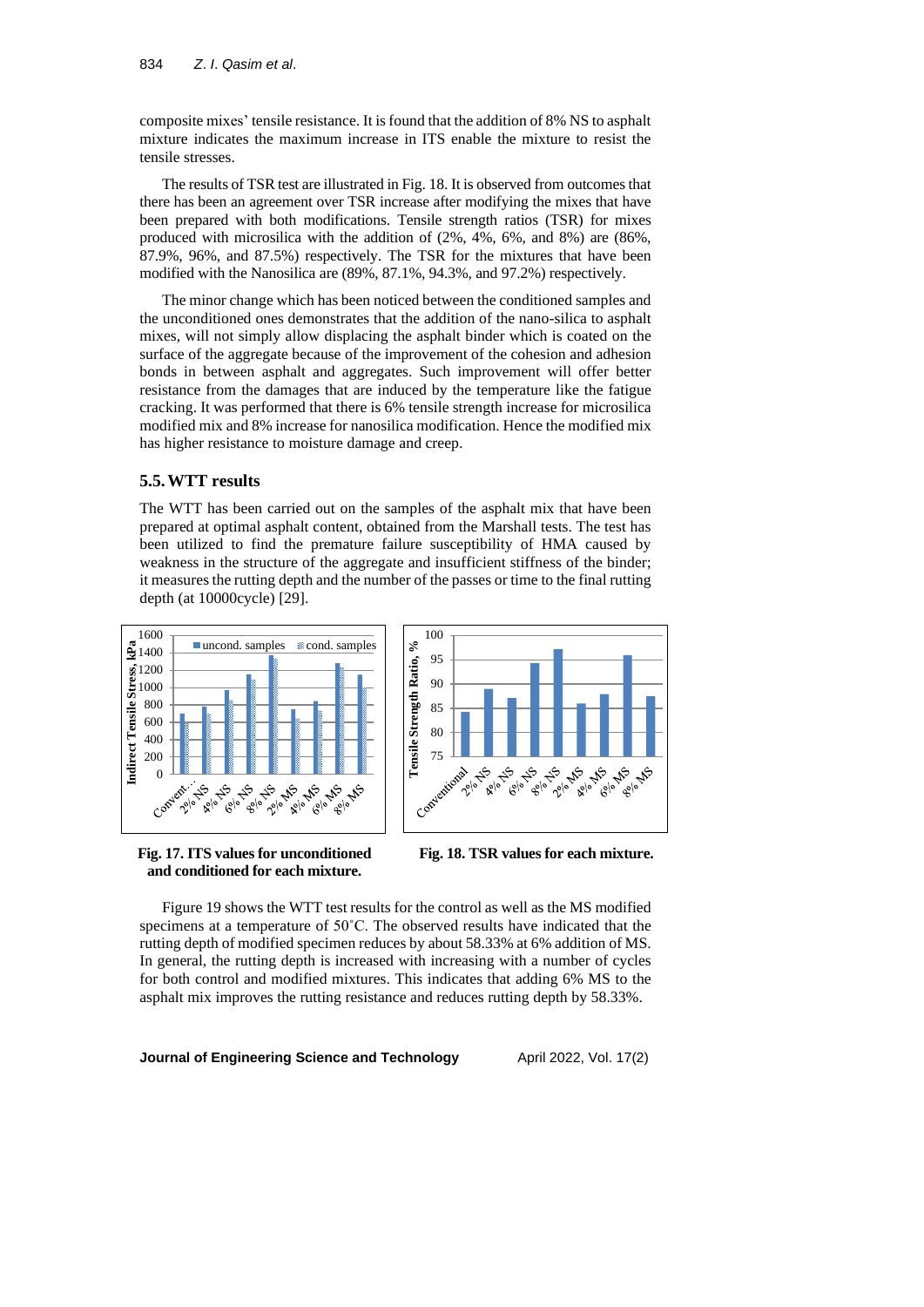Figure 20 shows the results of WTT testing for the control as well as the NS modified mixes. The results indicated that the depth of the rutting for modified mixtures is, in general, lower compared to the ones of the control mix. However, the behaviour of the two mixtures is alike, with low depths of rutting for NS modified mix by approximately 68.05%. This means that the nano-modifications result in improving the resistance of the mixture to permanent deformations.

The testing MS rut de6t ths are higher compared to the ones of bitumen mixtures with NS materials. Testing rut data of modified and control asphalt mix with 8% is lower than that of 6% modified bitumen mix. An 8% content of the MS and NS in control bitumen mix may reduce the rut depth values in modified mixes by a mean value of 50% and 58%, respectively. The greater NS concentration in the mix of the asphalt could probably lead to lower rut depths in modified mixes of the bitumen. Consequently, the bitumen mixes modified by the Nanosilica have higher resistance to the permanent rutting and deformation.



**Fig. 19. Impact of the addition of the MS on rutting depth.**



**Fig. 20. Impact of the addition of the NS on the rutting depth.**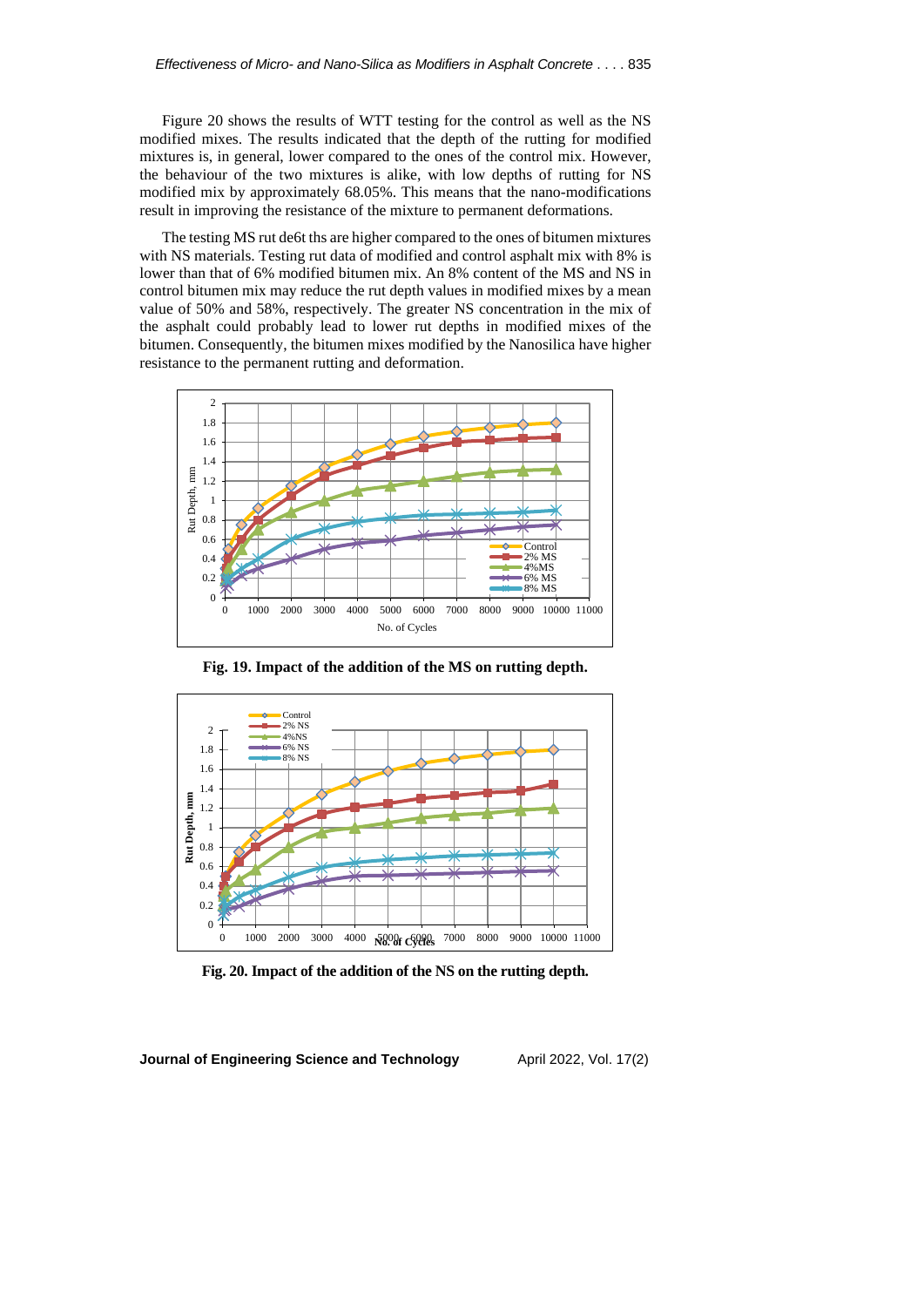# **6.Conclusions**

The present research has been focused on impacts of the use of the micro-silica and nano-silica materials on the characteristics of bitumen binder and mix. Various ratios of micro and nano‐silica have been added to neat asphalt binder. Moreover, an experimental study has been implemented to distinguish mechanical bitumen mix performance which has been modified with the MS and NS based on Marshall Properties, moisture damage evaluation, and permanent deformation. The following findings can be summarized:

- The addition of the nano-materials may improve the asphalt binders' performance. In particular, properties like softening point and kinematics viscosity may be improved (increased), whereas the penetration grade (decreased). Furthermore, the rheological characterization revealed that the viscosity increases mainly for both MS and NS modified binder comparing with the control, For NS additive gives higher viscosity values than MS.
- The micro- and nanomaterials in the bitumen mixtures leads to a reduction in the rut-depth of modified mixes according to the WTT rutting test data that has been compatible with factor  $G^*/ \sin \delta$  results at a specified loading condition.
- The modified asphalt has a higher level of the stiffness at high traffic conditions and high surface temperature creep stiffness. M-value has been improved for all of the modified asphalt binders, especially at 6% NS adding. Hence, an improvement in stiffness and m-value exists in nanosilica modified specimen is higher compared to those in microsilica modified specimens, which demonstrates better performance of the modified samples at the low frequency values as well as high temperature degrees.
- The tensile strength of modified bitumen is improved in comparison with the non-modified one. It has been found that the addition of 8% NS to asphalt mixture show the maximum increase in ITS. The same applies for the Marshall Stability which is considerably better than the standard one.
- The results indicate that NS is considered the best modifier that achieved maximum stability, minimum flow, higher tensile strength; and lower rutting depth. Finally, 6 and 8% of Micro and Nano-silica were assigned as the optimal content for asphalt modification.

In summary, the use of micro- MS and nanosilica NS in the asphalt mixture improves the mechanical properties of these modified asphalt mixtures. Based on the test results of micro- and nanomaterials modified asphalt binders in this study, there is an excellent agreement with the results of previous studies [14, 15, 21, 25]. In addition, future work may focus on additional tests for evaluating the lowtemperature performance of asphalt mixtures.

# **Conflict of Interest**

The authors of this study confirm that there is no conflict of interest or any financial interest with any agency or person.

# **References**

1. Al-Taher, M.G.; Hassanin, H.D.; Ibrahim, M.F.; and Sawan, A.M. (2018), Comparative study of performance of modified asphalt mixtures using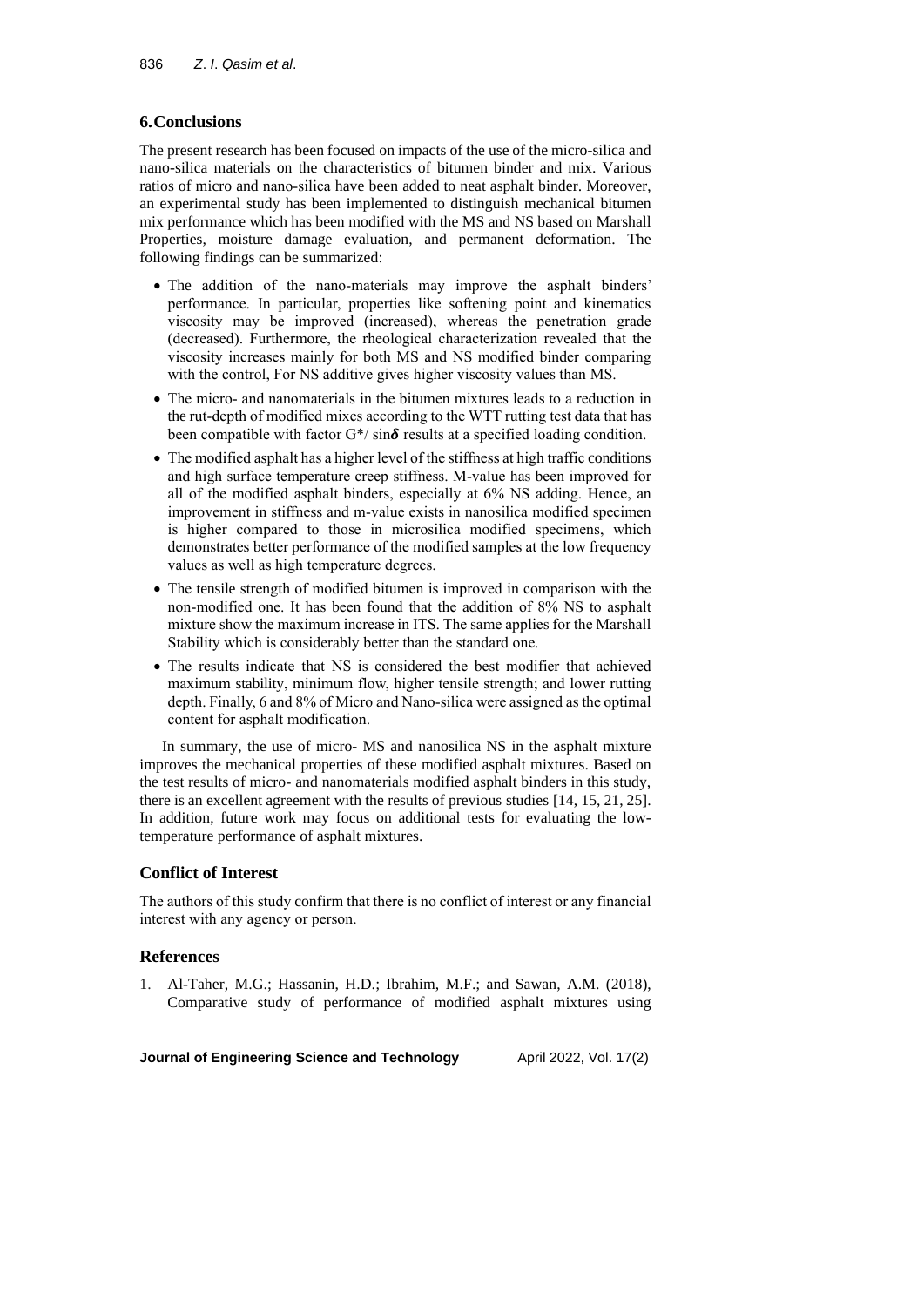different traditional and nano additives. *International Journal of Scientific and Engineering Research*, 9(3), 1243-1250.

- 2. Leiva-Villacorta, F.; and Vargas-Nordcbeck, A. (2019). Optimum content of nano-silica to ensure proper performance of an asphalt binder. *Road Materials and Pavement Design*, 20(2), 414-425.
- 3. Adlinge, S.S.; and Gupta, A.K. (2013). Pavement deterioration and its causes. *International Journal of Innovative Research and Development*, 2(4), 437-450.
- 4. Fang, C.; Yu, R.; Liu, S.; and Li, Y. (2013). Nanomaterials applied in asphalt modification: A review. *Journal of Materials Science and Technology*, 29(7), 589-594.
- 5. Mostafa, A.A. (2016). Examining the performance of hot mix asphalt using nano-materials. *International Organization of Scientific Research(IOSRJEN)*, 6(02), 25-34.
- 6. You, Z.; Mills-Beale, J.; Foley, J.M.; Roy, S.; Odegard, G.M.; Dai, Q.; and Goh, S.W. (2011). Nanoclay-modified asphalt materials: Preparation and characterization. *Construction and Building Materials*, 25(2), 1072-1078.
- 7. Ameri, M.; Kouchaki, S.; and Roshani, H. (2013). Laboratory evaluation of the effect of nano-organosilane anti-stripping additive on the moisture susceptibility of HMA mixtures under freeze–thaw cycles. *Construction and Building Materials*, 48, 1009-1016.
- 8. Yang, J.; and Tighe, S. (2013). A review of advances of nanotechnology in asphalt mixtures. *Procedia-Social and Behavioral Sciences*, 96, 1269-1276.
- 9. Li, R.; Xiao, F.; Amirkhanian, S.; You, Z.; and Huang, J. (2017). Developments of nano materials and technologies on asphalt materials–A review. *Construction and Building Materials*, 143, 633-648.
- 10. Jamshidi, A.; Hasan, M.R.; Yao, H.; You, Z.; and Hamzah, M. (2015). Characterization of the rate of change of rheological properties of nanomodified asphalt. *Construction and Building Materials*, 98, 437-446.
- 11. Zhang, MH.; and Islam, J. (2012). Use of nano-silica to reduce setting time and increase early strength of concretes with high volumes of fly ash or slag. *Construction and Building Materials*, 29, 573-580.
- 12. Singh, L.P.; Karade, S.R.; Bhattacharyya, S.K.; Yousuf, M.M.; and Ahalawat, S. (2013). Beneficial role of nanosilica in cement based materials–A review. *Construction and Building Materials*, 47, 1069-1077.
- 13. Kong, D.; Du, X.; Wei, S.; Zhang, H.; Yang, Y.; and Shah, S.P. (2012). Influence of nano-silica agglomeration on microstructure and properties of the hardened cement-based materials. *Construction and Building Materials*, 37, 707-715.
- 14. Yao, H.; You, Z.; Li, L.; Lee, C.H.; Wingard, D.; Yap, Y.K.; and Goh, S.W. (2013). Rheological properties and chemical bonding of asphalt modified with nanosilica. *Journal of Materials in Civil Engineering*, 25(11), 1619-1630.
- 15. Lazzara, G.; and Milioto, S. (2010). Dispersions of nanosilica in biocompatible copolymers. *Polymer Degradation and Stability*, 95(4), 610-617.
- 16. Karthikeyan, M.; and Bindhu, B.K. (2010). Comparative study on bituminous concrete modified by nano silica and micro silica. *IJSTE International Journal of Science Technology and Engineering*, 4(10).